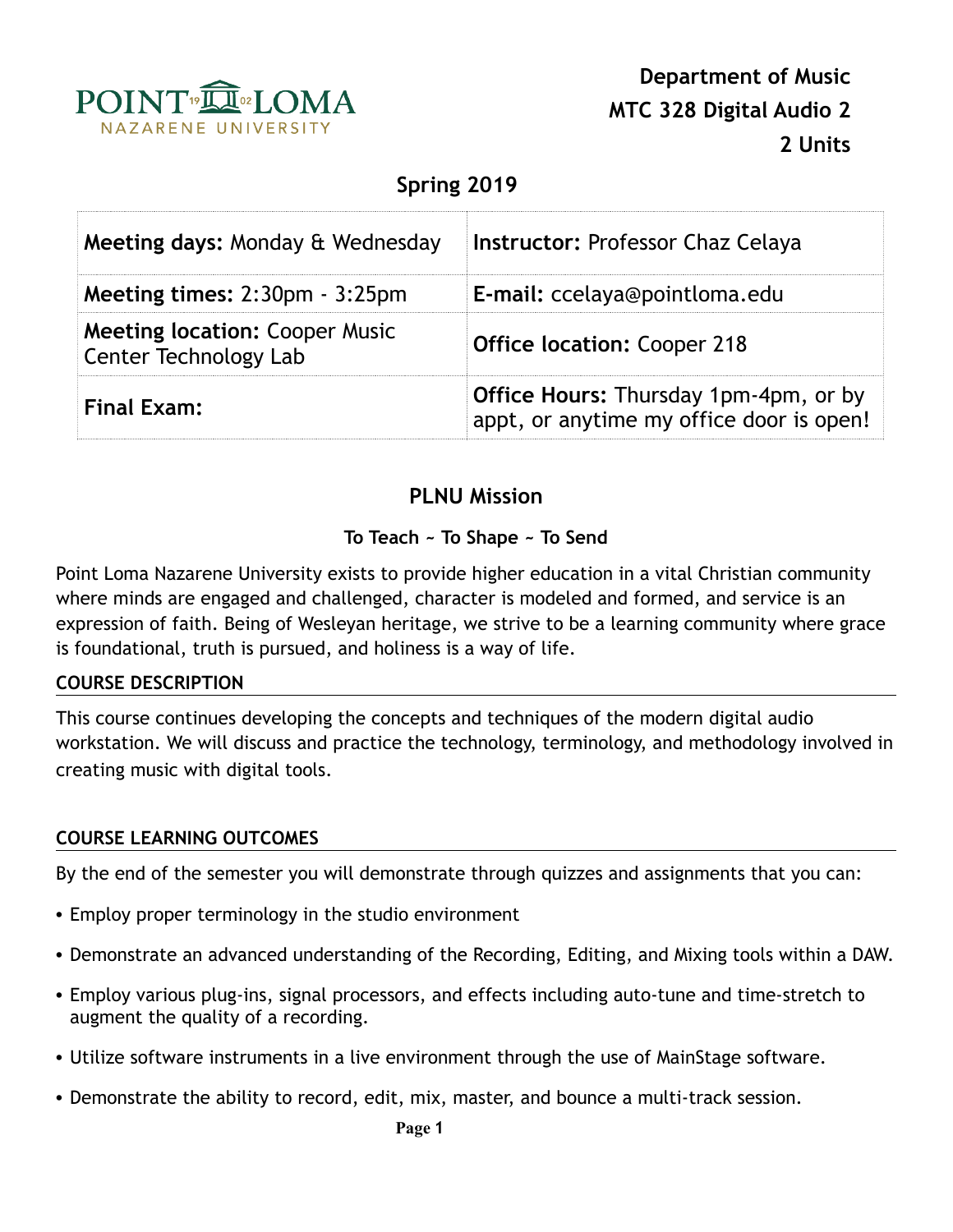### **COURSE SCHEDULE AND ASSIGNMENTS**

- Assignment descriptions are found in Canvas under "Modules."
- Quizzes will be administered immediately at the beginning of class with a maximum allotted time of 10 minutes. Quizzes will be given through Canvas, and will be based on lecture and reading material. Only the use of your journal will be allowed during the quiz, your textbook is not allowed to be used.
- Attendance is expected at every class session and unexcused absences will result in a reduced grade.

| <b>DATE</b><br><b>PRESENTED</b> | <b>CLASS CONTENT</b>                     | <b>READING /</b><br><b>ASSIGNMENT</b><br><b>DUE</b> |
|---------------------------------|------------------------------------------|-----------------------------------------------------|
| 1/8/19                          | Refresher/Building Your Studio           |                                                     |
| 1/9/19                          | Sub-Groups and Bus Compression           |                                                     |
| 1/14/19                         | Digital Audio in Live Performance        |                                                     |
| 1/16/19                         | Mainstage Software Overview              |                                                     |
| 1/21/19                         | Mainstage Edit Window                    |                                                     |
| 1/23/19                         | Mainstage Performance Window             | Assignment #1                                       |
| 1/28/19                         | Mainstage Concerts                       |                                                     |
| 1/30/19                         | Mainstage Lab                            |                                                     |
| 2/4/19                          | Using Stems in a Live Environment        | Assignment #2                                       |
| 2/6/19                          | Editing, Bouncing, and Importing STEMS   |                                                     |
| 2/11/19                         | <b>MIDI FX</b>                           |                                                     |
| 2/13/19                         | <b>MIDI FX Lab</b>                       | Assignment #3                                       |
| 2/18/19                         | Mixing Techniques and Project: Jazz      |                                                     |
| 2/20/19                         | <b>Jazz Mix Peer Evaluations</b>         | Assignment #4                                       |
| 2/25/19                         | Mixing Techniques and Project: Rock      |                                                     |
| 2/27/19                         | <b>Rock Mix Peer Evaluations</b>         | Assignment #5                                       |
| 3/11/19                         | <b>Plug-In Collaboration</b>             |                                                     |
| 3/13/19                         | <b>Plug-In Collaboration</b>             | Assignment #6                                       |
| 3/18/19                         | Plug-ins: Pitch Correction, Time-Stretch |                                                     |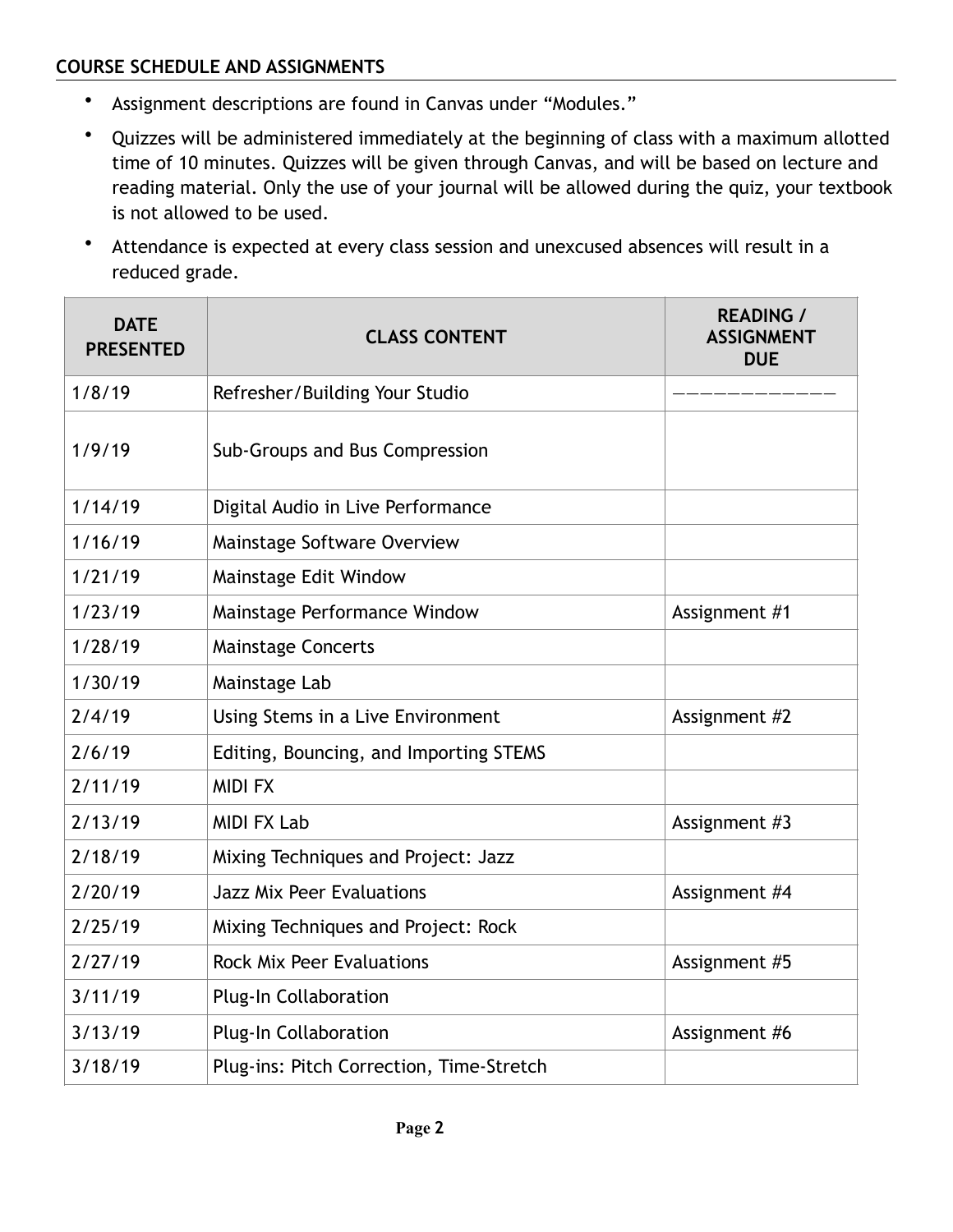| 3/20/19 | Plug-ins: Pitch Correction, Time-Stretch |                      |
|---------|------------------------------------------|----------------------|
| 3/25/19 | Plug-Ins Mixdown                         |                      |
| 3/27/19 | Plug-Ins Mixdown                         | Assignment #7        |
| 4/1/19  | Mastering                                |                      |
| 4/3/19  | Mastering                                | Assignment #8        |
| 4/8/19  | Pro Tools Overview                       |                      |
| 4/10/19 | Pro Tools Tracking                       |                      |
| 4/15/19 | Pro Tools Editing                        |                      |
| 4/17/19 | Pro Tools Mixing                         |                      |
| 4/24/19 | <b>Final Project Prep</b>                |                      |
|         | <b>FINAL: TBD</b>                        | <b>Final Project</b> |

### **REQUIRED TEXTS AND RECOMMENDED STUDY RESOURCES**

Note:

- 1. Huber, David Miles, Modern Recording Techniques, 9th Edition, Focal Press, 2018
- 2. A USB 3.0 Flash Drive (Minimum 32GB) is required for storing and sharing your projects.
- 3. A set of professional over the ear "closed back" headphones. Industry standards are: Sony MDR-7506, Beyerdynamic DT-770. More affordable options: Monoprice 605055 or Monoprice 8323.
- 4. Either ProTools or Logic Pro audio software. ProTools = \$8/month for a student annual subscription, Logic = \$199. The Music Lab computers are equipped with Logic Pro and are available for use during normal building hours.
- 5. A single notebook for handwriting notes.
- 6. Recommended for continued learning on Audio Production: *Tape Op* (Free Magazine Subscription), *Pensado's Place* (YouTube Show on Audio Production)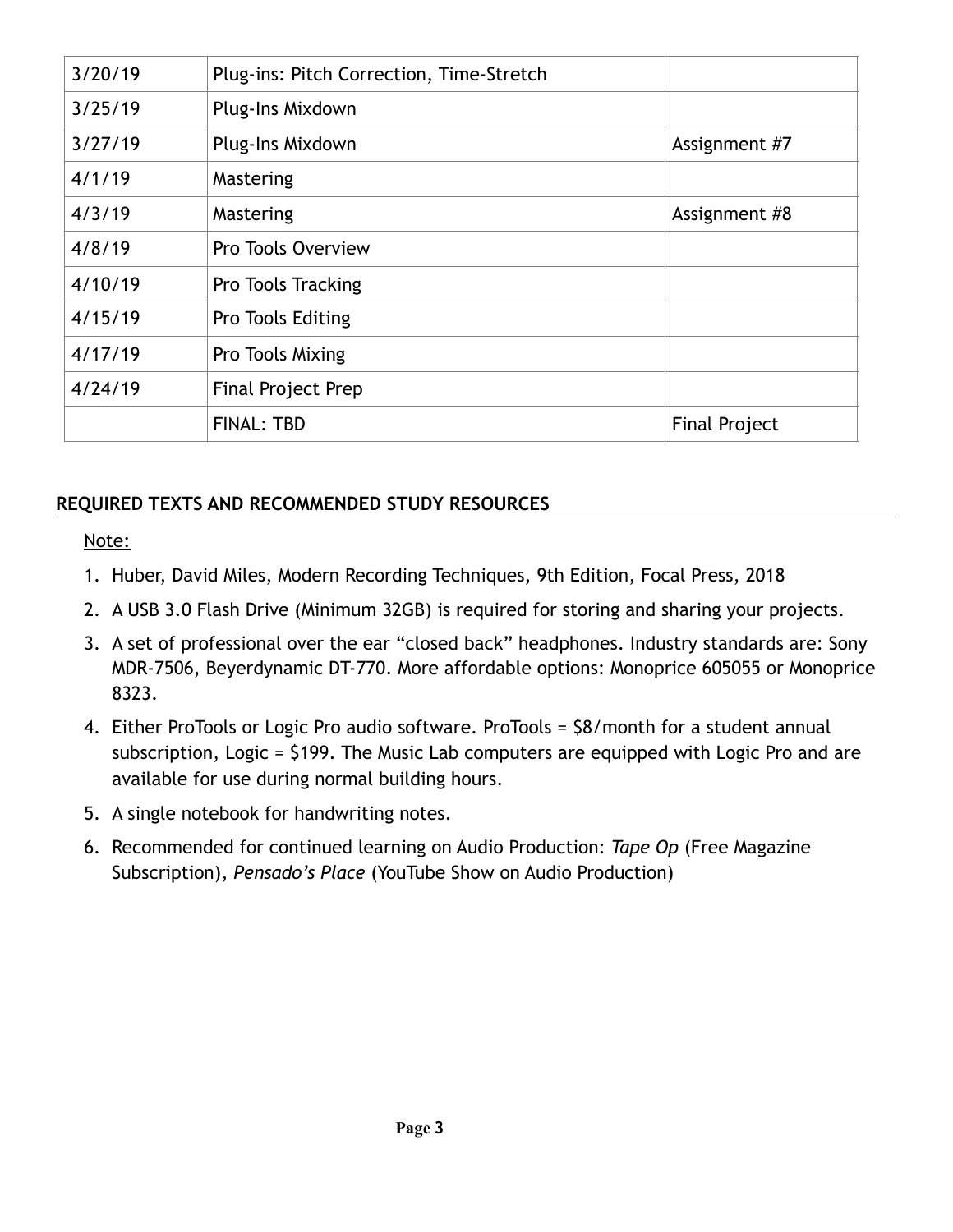### **ASSESSMENT AND GRADING**

|                                                                                                                                       | Grade scale:                                                                                  |                                                                                          |
|---------------------------------------------------------------------------------------------------------------------------------------|-----------------------------------------------------------------------------------------------|------------------------------------------------------------------------------------------|
| Quizzes: 10%<br>$\bullet$<br>Attendance & Participation: 15%<br>٠<br>Assignments: 50%<br>$\bullet$<br>Final Project: 25%<br>$\bullet$ | $A = 93 - 100$<br>$A = 92 - 90$<br>$B+=87-89$<br>$B = 83 - 86$<br>$B = 80 - 82$<br>$C+=77-79$ | $C = 73 - 76$<br>$C = 70 - 72$<br>$D+=67-69$<br>$D=63-66$<br>$D = 60 - 62$<br>$F = 0.59$ |

#### **INCOMPLETES AND LATE ASSIGNMENTS**

All assignments are to be submitted/turned in by the beginning of the class session when they are due—including assignments posted in Canvas. Incompletes will only be assigned in extremely unusual circumstances.

#### **FINAL EXAMINATION POLICY**

Successful completion of this class requires taking the final examination **on its scheduled day**. The final examination schedule is posted on the [Class Schedules](http://www.pointloma.edu/experience/academics/class-schedules) site. No requests for early examinations or alternative days will be approved.

#### **PLNU COPYRIGHT POLICY**

Point Loma Nazarene University, as a non-profit educational institution, is entitled by law to use materials protected by the US Copyright Act for classroom education. Any use of those materials outside the class may violate the law.

#### **PLNU ACADEMIC HONESTY POLICY**

Students should demonstrate academic honesty by doing original work and by giving appropriate credit to the ideas of others. Academic dishonesty is the act of presenting information, ideas, and/ or concepts as one's own when in reality they are the results of another person's creativity and effort. A faculty member who believes a situation involving academic dishonesty has been detected may assign a failing grade for that assignment or examination, or, depending on the seriousness of the offense, for the course. Faculty should follow and students may appeal using the procedure in the university Catalog. See **Academic Policies** for definitions of kinds of academic dishonesty and for further policy information.

#### **PLNU ACADEMIC ACCOMMODATIONS POLICY**

If you have a diagnosed disability, please contact PLNU's Disability Resource Center (DRC) to demonstrate need and to register for accommodation by phone at 619-849-2486 or by e-mail at [DRC@pointloma.edu](mailto:DRC@pointloma.edu). See [Disability Resource Center](http://www.pointloma.edu/experience/offices/administrative-offices/academic-advising-office/disability-resource-center) for additional information.